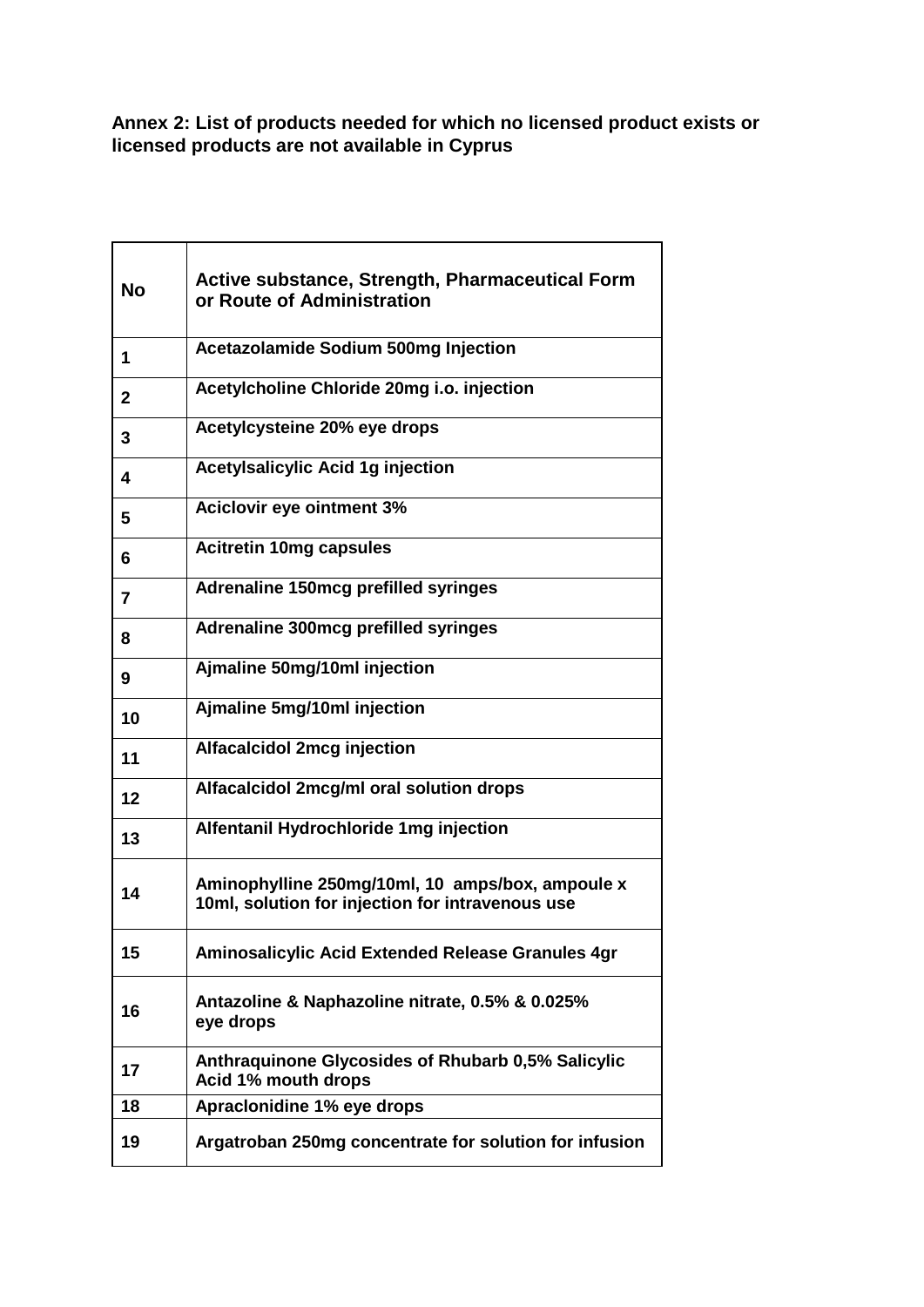| 20 | Artesunate 60mg powder for solution for injection                  |
|----|--------------------------------------------------------------------|
| 21 | Atovaquone 250mg/Proguanil 100mg tablets                           |
| 22 | Atropine Sulphate 1mg prefilled syringe, solution for<br>injection |
| 23 | Bacillus Calm Guer. Vaccine multi dose injection                   |
| 24 | Baclofen (Intrathecal) 10mg/20ml injection                         |
| 25 | Baclofen (intrathecal) 10mg/5ml injection                          |
| 26 | <b>Baclofen 50mcg injection</b>                                    |
| 27 | <b>Barium Sulphate 98% oral suspension</b>                         |
| 28 | Barium Sulphate Co 94% powder for rectal suspension                |
| 29 | <b>Bentonite Sterilised powder</b>                                 |
| 30 | Benzoyl Peroxide 10% w/w gel                                       |
| 31 | Betaine Anhydrous 500mg/ml oral suspension                         |
| 32 | <b>Biperiden 5mg injection</b>                                     |
| 33 | <b>Bisacodyl 10mg/5ml enema</b>                                    |
| 34 | <b>Bismuth Subcitrate 120mg tablets</b>                            |
| 35 | <b>Budesonide 3mg capsules</b>                                     |
| 36 | <b>Budipine 10mg tablets</b>                                       |
| 37 | <b>Busulphan 60mg injection</b>                                    |
| 38 | Cafedrine & Theodren 200mg&10mg injcetion                          |
| 39 | Cafedrine & Theodren 200mg&10mg injection                          |
| 40 | <b>Caffeine Citrate 50mg Solution For Injection</b>                |
| 41 | Calcitonin Salmon Synth 100 I.U. injection                         |
| 42 | <b>Calcium Acetate 1g tablets</b>                                  |
| 43 | <b>Calcium Dobesilate 250mg tablets</b>                            |
| 44 | Calcium Gluconate 10% v/w injection 50ml vial                      |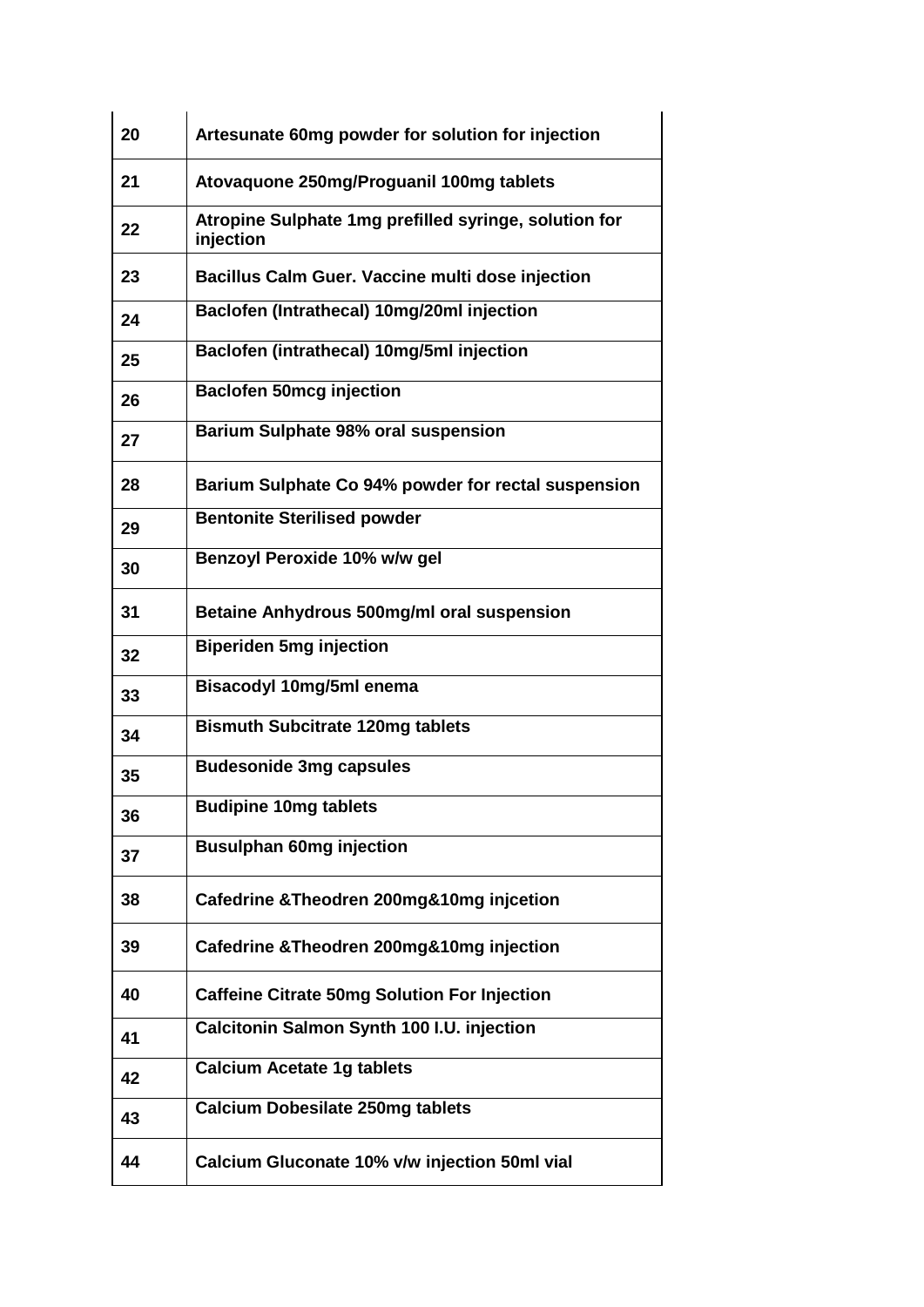| 45 | <b>Capreomycin 1g injection</b>                      |
|----|------------------------------------------------------|
| 46 | Carbamazepine 100mg/5ml syrup                        |
| 47 | Carbomer 0.3% eye gel                                |
| 48 | <b>Carboplatin 150mg injection</b>                   |
| 49 | Carboplatin 450mg injection                          |
| 50 | <b>Cefadroxil 500mg capsules</b>                     |
| 51 | <b>Cetrimide Bp powder</b>                           |
| 52 | <b>Charcoal Activated 250-300mg tablets</b>          |
| 53 | <b>Chloral Hydrate Bp powder</b>                     |
| 54 | <b>Chlorambucil Bp 2mg tablets/capsules</b>          |
| 55 | <b>Chlordiazepoxide Bp 10mg tablets</b>              |
| 56 | <b>Chlordiazepoxide Bp 5mg tablets</b>               |
| 57 | <b>Chlorhexidine Gluconate Obst 1% cream</b>         |
| 58 | <b>Chlorpromazine 50mg injection</b>                 |
| 59 | Cholestyramine granules for oral suspension          |
| 60 | Chorionic Gonadotrophin 1500 I.U. injection          |
| 61 | Ciprofloxacin 250mg/5ml granules for oral suspension |
| 62 | Clonazepam 2,5mg/ml oral solution drops              |
| 63 | <b>Clonidine 150mcg tablets</b>                      |
| 64 | <b>Clonidine Hydrochloride 150mcg Injection</b>      |
| 65 | Colistin 1.000.000 I.U. injection                    |
| 66 | Corticoreling Releasing Hormon(CRH)100µg             |
| 67 | <b>Cortisone acetate 25mg tablets</b>                |
| 68 | <b>Cyclophosphamide Bp 50mg tablets</b>              |
| 69 | <b>Cycloserine 250mg capsules</b>                    |
| 70 | <b>Cyproheptadine 4mg tablets</b>                    |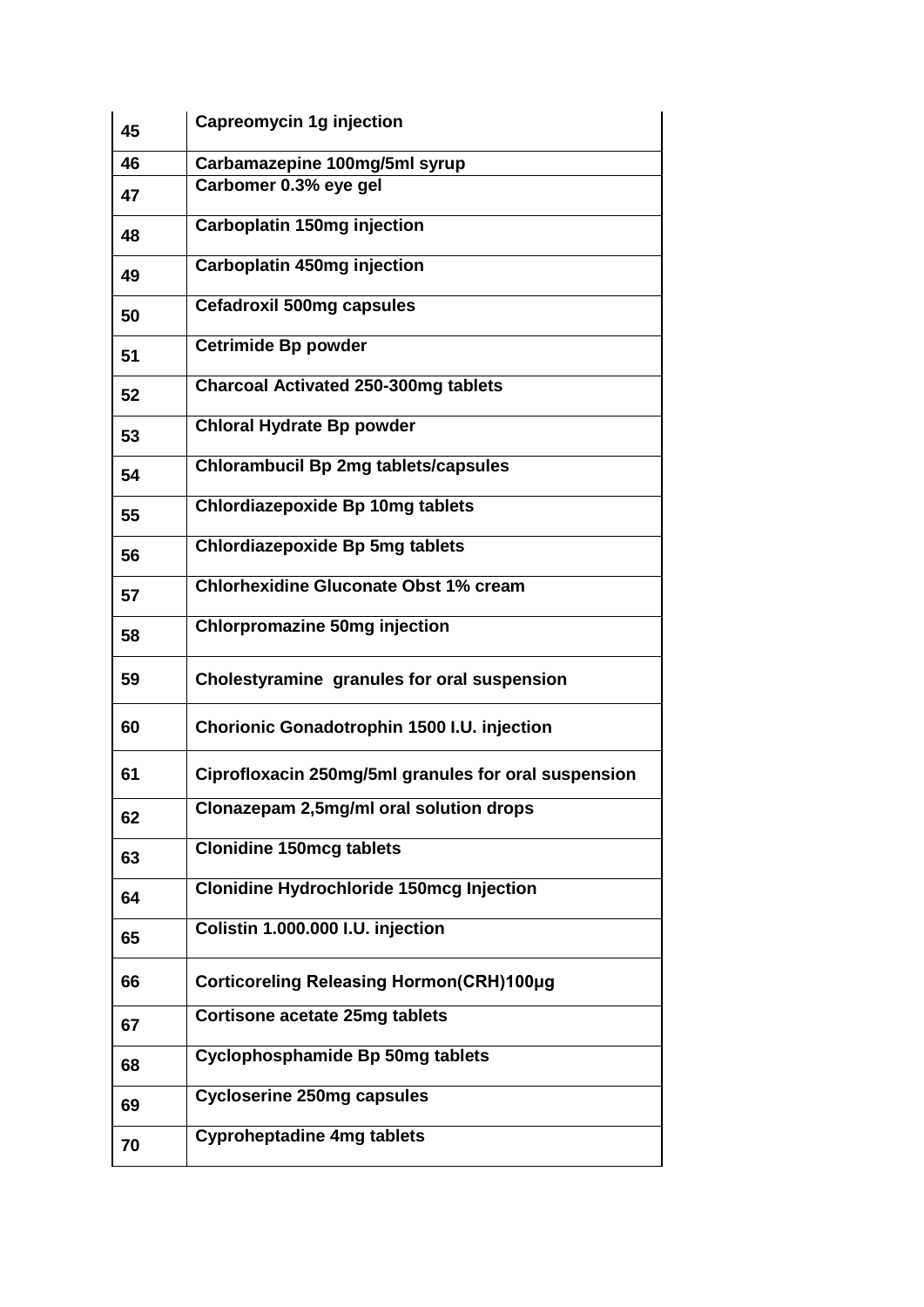| 71 | Cysteamine (Mercaptamine) 0.55%, 10ml, eye drops         |
|----|----------------------------------------------------------|
| 72 | Cysteamine 0,55% eye drops                               |
| 73 | <b>Cytarabine 100mg injection</b>                        |
| 74 | Dactinomycin 0.5mg injection                             |
| 75 | Danazol 200mg capsules                                   |
| 76 | Dapsone Bp 50mg tablets                                  |
| 77 | Daunorubicin Hydrochloride 20mg injection                |
| 78 | Dehydrobenzperidol 2,5mg/ml injection                    |
| 79 | <b>Delfazacort 6mg tablets</b>                           |
| 80 | Demeclocycline Hydrochloride 150mg capsules              |
| 81 | Desferrioxamine 2g injection                             |
| 82 | Desmopressin (Ddavp) 0,25mg nasal solution               |
| 83 | <b>Desmopressin 4mcg injection</b>                       |
| 84 | Dexamethasone Bp 4mg tablets                             |
| 85 | Diaminopyridine (3.4) 20mg tablets                       |
| 86 | Diazepam 2mg/ml enema                                    |
| 87 | Diazepam 4mg/ml enema                                    |
| 88 | <b>Diazoxide 50mg tablets</b>                            |
| 89 | Diazoxide 50mg/ml oral suspension                        |
| 90 | Diethylstilbestrol 1mg tablets                           |
| 91 | Digoxin 0,25mg tablets                                   |
| 92 | Digoxin P/G 0,0625mg tablets                             |
| 93 | Digoxin Paediatric 50mcg/ml elixir                       |
| 94 | <b>Digoxin Specific Antibody 38mg injection</b>          |
| 95 | Dimercaprol 100mg injection                              |
| 96 | Diphtheria & Tetanus Ads Vaccine Adults 1 dose injection |
| 97 | Disopyramide 100mg capsules                              |
| 98 | Disulfiram 500mg tablets                                 |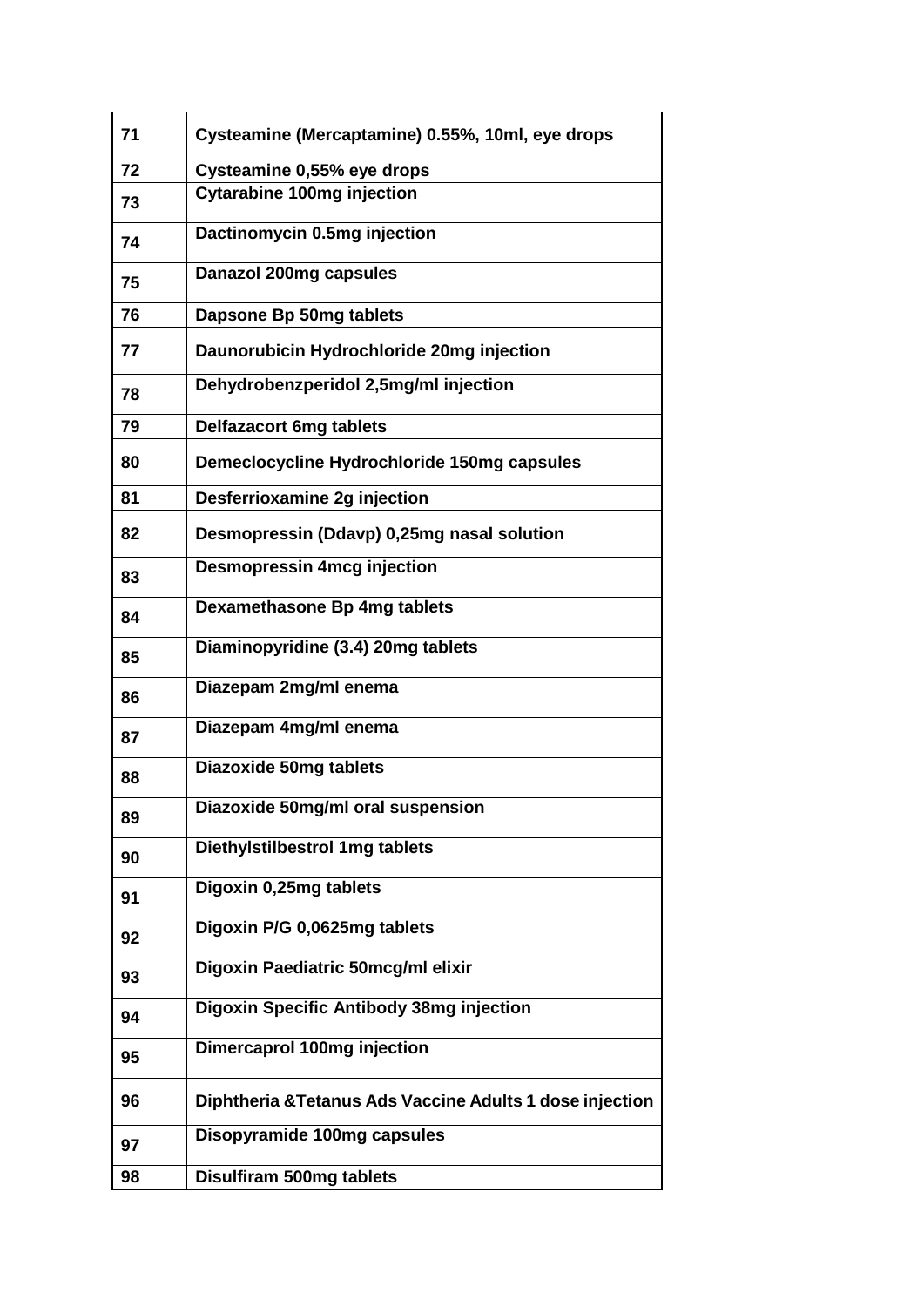| 99  | Dosulepin 25mg capsules                            |
|-----|----------------------------------------------------|
| 100 | Doxycycline 100mg injection                        |
| 101 | <b>Enalapril 1,25mg injection</b>                  |
| 102 | Encephalitis Vaccine (TBE)Junior, 0,25ml injection |
| 103 | Encephalitis Vaccine (TBE)Adults, 0,5ml injection  |
| 104 | <b>Epoprostenol 500mcg injection</b>               |
| 105 | Ergocalciferol 300.000 iu injection                |
| 106 | Erythromycin Lactobionate 1g injection             |
| 107 | Estradiol 25mcg/24hr tts transdermal patches       |
| 108 | Estriol 0,1% w/w vaginal cream                     |
| 109 | <b>Estrogens Conjugated 0,625mg tablets</b>        |
| 110 | Ethanolamine Oleate 5% injection                   |
| 111 | EthInyloestradiol 0,01mg tablet                    |
| 112 | Ethosuximide 250mg/5ml syrup                       |
| 113 | Ethosuximide Bp 250mg capsules                     |
| 114 | Etilefrine 7.5mg/ml,15ml oral solution drops       |
| 115 | Etilefrine 7.5mg/ml,30ml oral solution drops       |
| 116 | <b>Etomidate 20mg injection</b>                    |
| 117 | <b>Etoposide 100mg capsules</b>                    |
| 118 | <b>Etoposide 50mg capsules</b>                     |
| 119 | Fenticonazole 600mg vaginal tablets                |
| 120 | <b>Flavoxate Hcl 200mg tablets</b>                 |
| 121 | <b>Flecainide 150mg injection</b>                  |
| 122 | <b>Flecainide Acetate 100mg tablets</b>            |
| 123 | <b>Flecainide Acetate 50mg injection</b>           |
| 124 | <b>Fludrocortisone Bp 0,1mg tablets</b>            |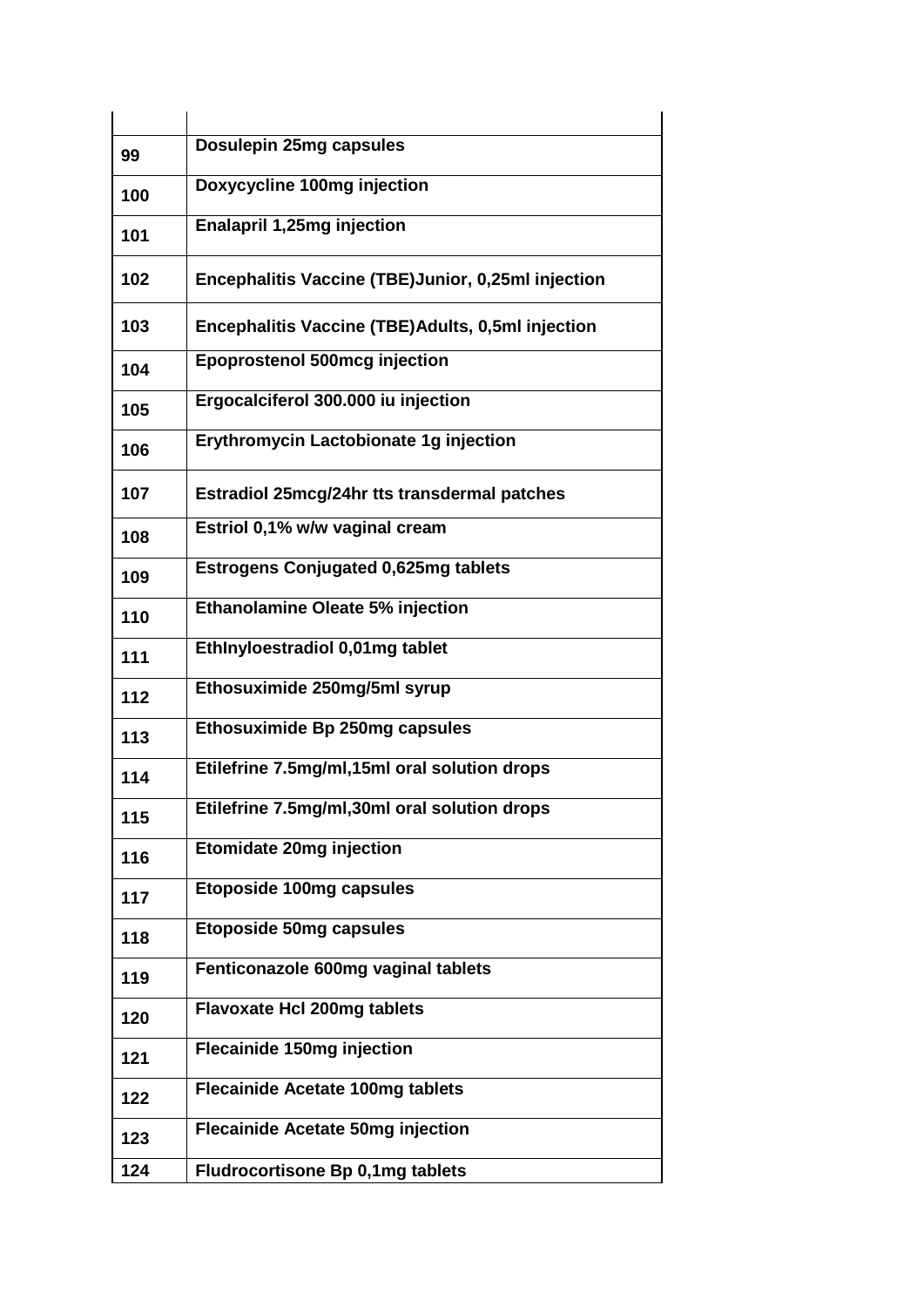| 125 | Fluorescein 100mg/ml vial 5ml sol for injection                                  |
|-----|----------------------------------------------------------------------------------|
| 126 | Fluorometholone 0,1% eye drops                                                   |
| 127 | Fluorouracil 50mg/g cream                                                        |
| 128 | <b>Flupenthixol Decanoate 100mg/ml injection</b>                                 |
| 129 | <b>Fluphenazine Decanoate 25mg injection</b>                                     |
| 130 | <b>Fosfomycin 2g injection</b>                                                   |
| 131 | <b>Fusidate Sodium 250mg tablets</b>                                             |
| 132 | <b>Fymatini 5 I.U. injection</b>                                                 |
| 133 | <b>Galsulfase 5mg solution for infusion</b>                                      |
| 134 | Gentamicin 1mg/g (0.1%) cream                                                    |
| 135 | Glucose IV Infusion 50% w/v, 50ml injection                                      |
| 136 | Glucose&Sod Col.4-4.3%&0,18%, 1000ml injection                                   |
| 137 | <b>Gonadorelin 100mcg injection</b>                                              |
| 138 | <b>Haloperidol 1mg tablets</b>                                                   |
| 139 | <b>Haloperidol 5mg injection</b>                                                 |
| 140 | Hemorrhoid suupositories (combination of local<br>anaesthtic and corticosteriod) |
| 141 | <b>Hydrocortisone 10mg tablets</b>                                               |
| 142 | <b>Hydrocortisone 5mg tablets</b>                                                |
| 143 | Hydrocortisone acetate 10%w/w rectal foam                                        |
| 144 | Hydrocortisone Sodium Succ. 100mg injection                                      |
| 145 | <b>Hydrocortisone Usp 20mg tablets</b>                                           |
| 146 | Hydroxyprogesterone 341mg/2ml injection                                          |
| 147 | Hyoscine hydro(scopolamine)1mg/72h patch                                         |
| 148 | Ibuprofen 10mg injection                                                         |
| 149 | Ichthammol 10% ointment                                                          |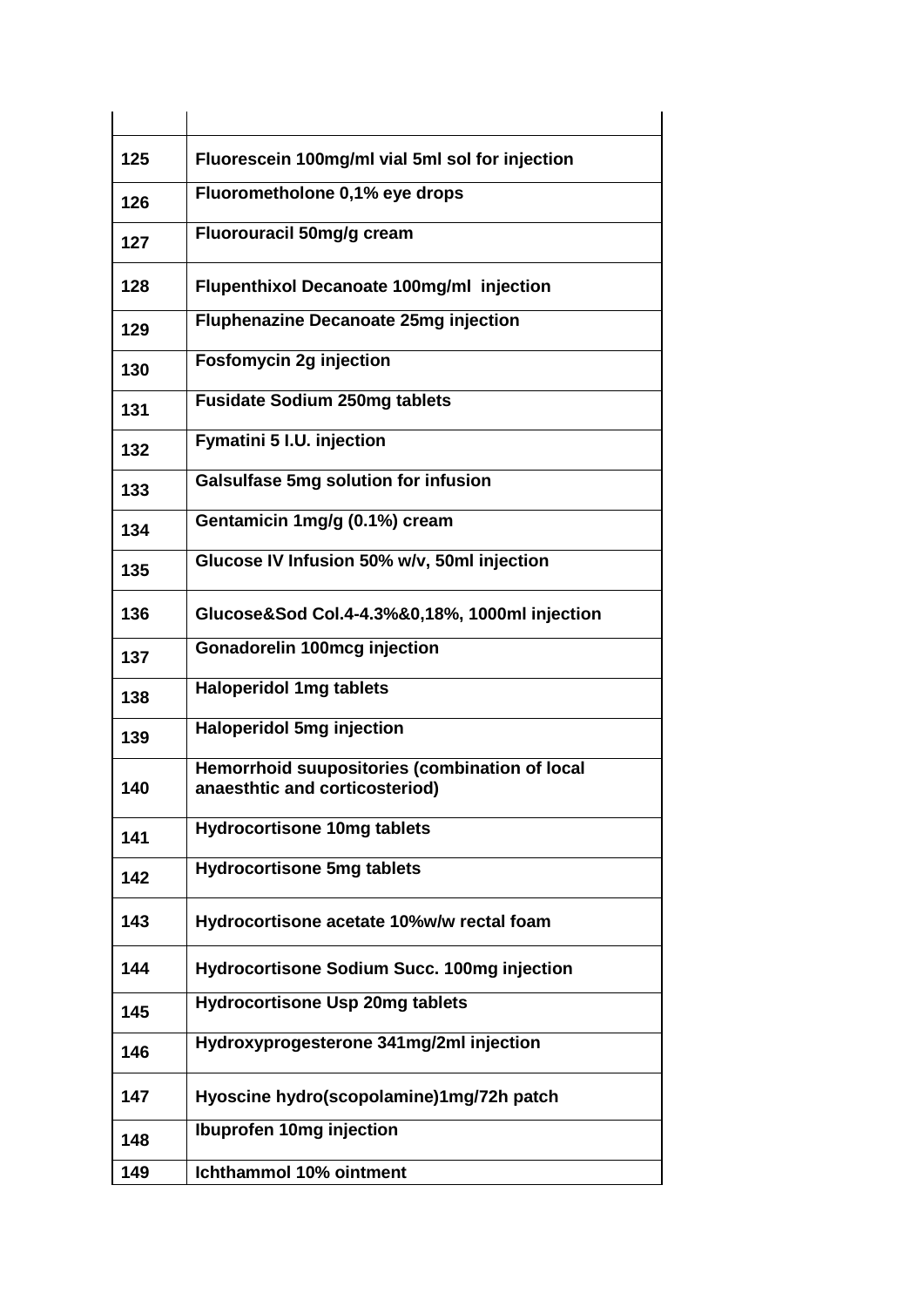| 150 | <b>Idarubicin Hcl 10mg capsules</b>                                                       |
|-----|-------------------------------------------------------------------------------------------|
| 151 | Immunoglobulin A 6mg                                                                      |
| 152 | Immunoglobulin Anti-D Human 1500 I.U. injection                                           |
| 153 | Immunoglobulin G 38 mg                                                                    |
| 154 | Immunoglobulin M 6mg<br>Immunoglobulin A 6mg<br>Immunoglobulin G 38 mg<br>100ml injection |
| 155 | Immunoglobulin M 6mg<br>Immunoglobulin A 6mg<br>Immunoglobulin G 38 mg<br>10ml injection  |
| 156 | <b>Immunoglobulin Rabies 750IU Vaccine</b>                                                |
| 157 | <b>Isoniazid 300mg injection</b>                                                          |
| 158 | <b>Isoniazid Bp 100mg tablets</b>                                                         |
| 159 | <b>Isosorbide Dinitrate 40mg sustained release tablets</b>                                |
| 160 | Itraconazole 10mg/ml oral solution                                                        |
| 161 | <b>Ivermectin 3mg tablets</b>                                                             |
| 162 | Ketamine Hydrochloride 500mg injection                                                    |
| 163 | Labetalol 100mg injection                                                                 |
| 164 | Labetalol Hcl 200mg tablet                                                                |
| 165 | Lansoprazole 15mg oral dispersible tablets                                                |
| 166 | L-Arginine 100mg/ml oral solution                                                         |
| 167 | L-Arginine Hydrochloride 5g injection                                                     |
| 168 | <b>L-Arginine tablets</b>                                                                 |
| 169 | L-Arginine500mg & L-Citrulline500mg capsules                                              |
| 170 | <b>Leucovorin Calcium 15mg tablets</b>                                                    |
| 171 | Levocarnitine (Carnitor) 330mg tablets                                                    |
| 172 | Levodopa/Benserazide 125mg capsules                                                       |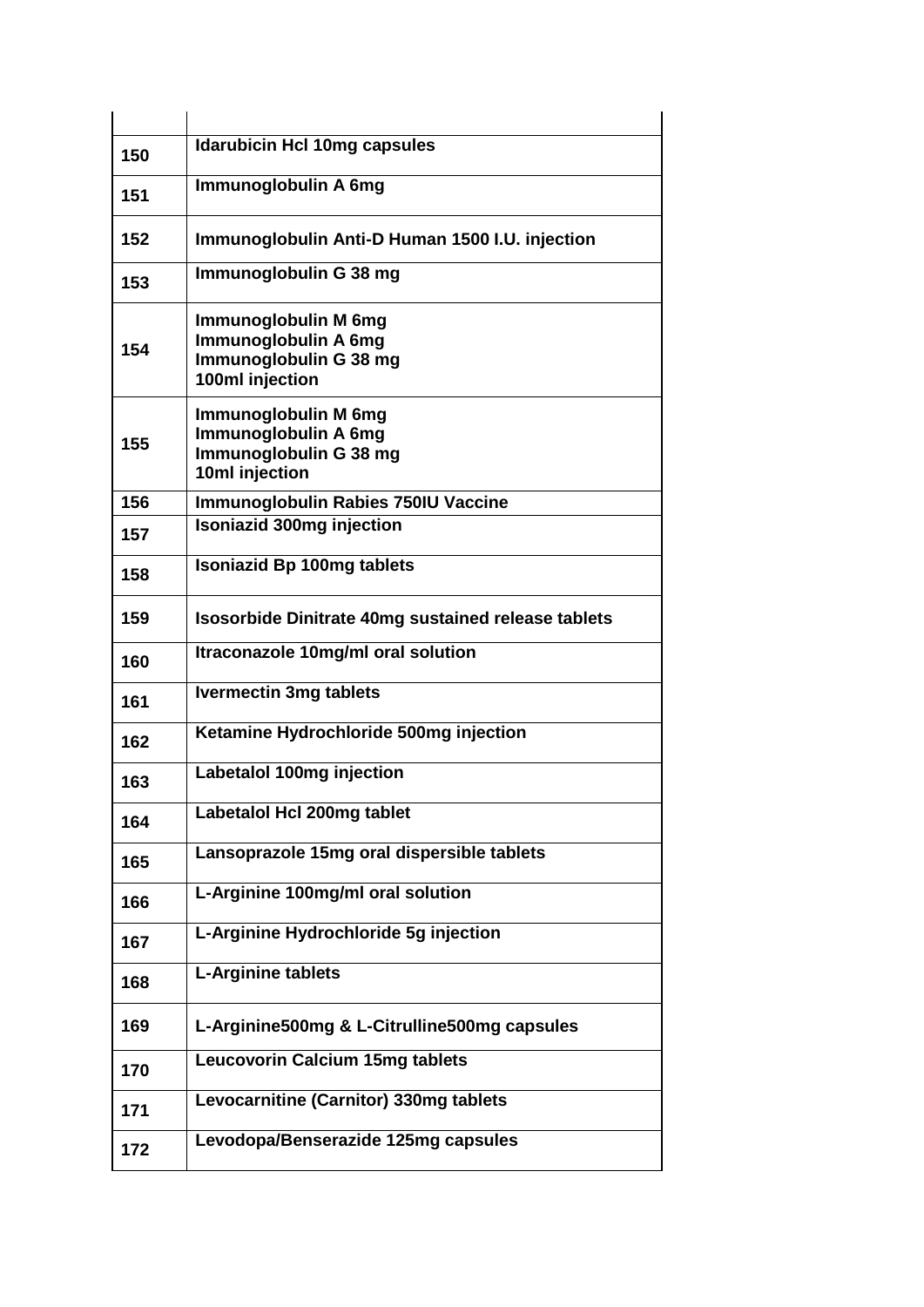| 173 | Levothyroxine Sodium, 150 mcg/ml, oral solution,<br>15<br>ml                      |
|-----|-----------------------------------------------------------------------------------|
| 174 | Lignocaine Hcl 10%w/w spray                                                       |
| 175 | Lignocaine&Adren 400mg&100mcg injection                                           |
| 176 | Linaclotide "Constella" 290mcg capsules                                           |
| 177 | Liothyronine sod. 100mg powder for solution for IV<br>injection                   |
| 178 | Liothyronine sodium 25mcg tablets                                                 |
| 179 | Lipiodol Fluid 4,8g lodine injection                                              |
| 180 | <b>Maprotiline 75mg tablets</b>                                                   |
| 181 | <b>Medroxyprogesterone Acetate 100mg tablets</b>                                  |
| 182 | <b>Medroxyprogesterone Acetate 5mg tablets</b>                                    |
| 183 | <b>Megestrol 160mg tablets</b>                                                    |
| 184 | <b>Melatonin 3mg tablets</b>                                                      |
| 185 | <b>Melphalan 50mg injection</b>                                                   |
| 186 | <b>Melphalan Bp 2mg tablets</b>                                                   |
| 187 | <b>Meprobamate Bp 400mg tablets</b>                                               |
| 188 | Mercaptamine 150mg capsules                                                       |
| 189 | Mercaptopurine Bp 50mg tablets                                                    |
| 190 | Mesalazine 500mg sustained release tablets                                        |
| 191 | Mesalazine 1g granules for oral solution                                          |
| 192 | Mesalazine 500mg granules for oral solution                                       |
| 193 | <b>Mesna 400mg injection</b>                                                      |
| 194 | Metacholine chloride 100mg/vial, 20ml/vial, 6 vials/box,<br>powder for inhalation |
| 195 | Metaraminol 100mg/amp solution for injection                                      |
| 196 | Methacholine Chloride powder for inhalation 100mg/V                               |
| 197 | Methenamine 1g tablets                                                            |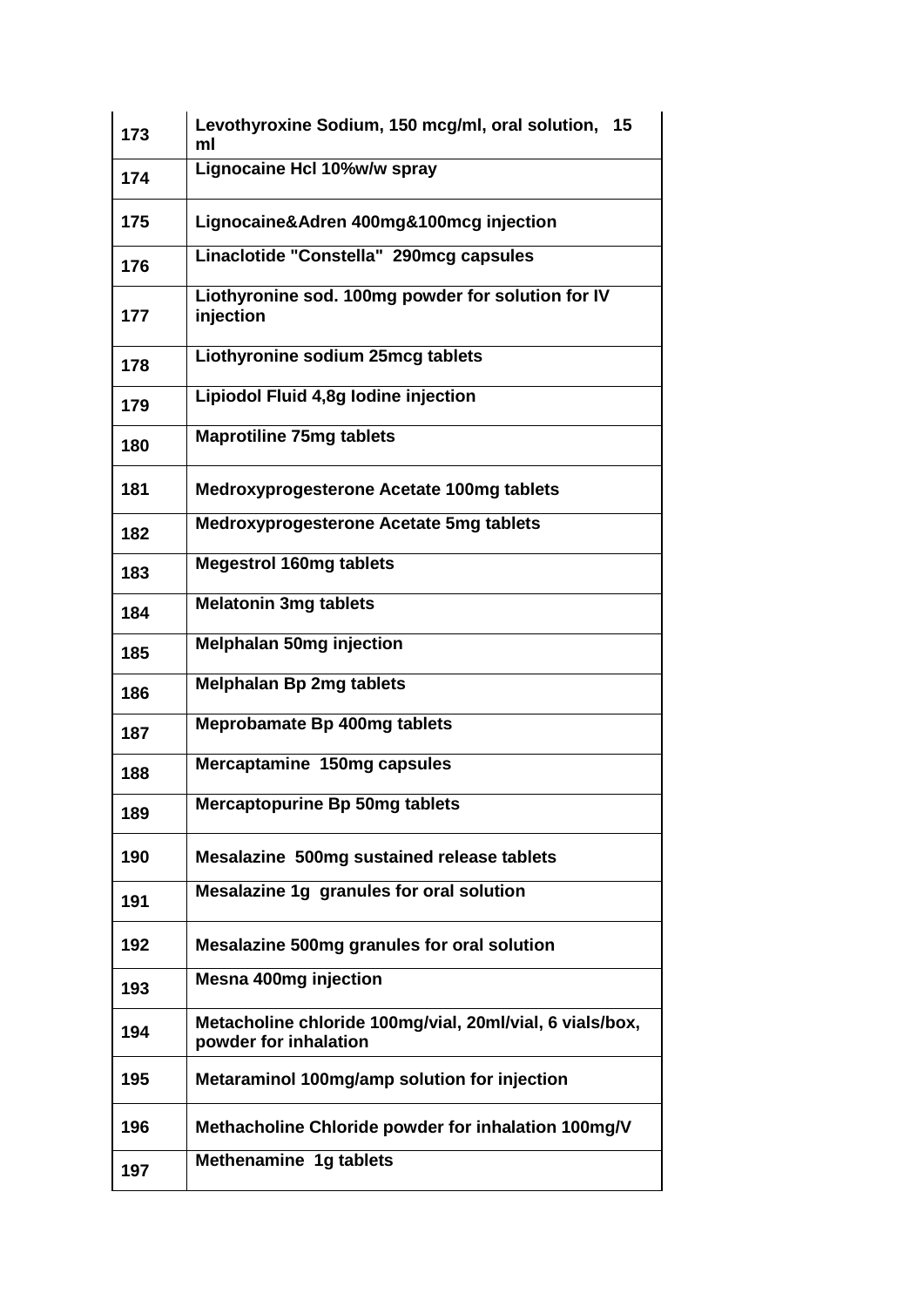| 198 | Methotrexate Injection in prefilled syringes                         |
|-----|----------------------------------------------------------------------|
|     |                                                                      |
| 199 | Methotrexate Sod Paren 500mg injection                               |
| 200 | <b>Methotrexate Sod Paren 50mg injection</b>                         |
| 201 | <b>Methoxsalen 10mg tablets</b>                                      |
| 202 | <b>Methoxsalen powder</b>                                            |
| 203 | Methylprednisolone Acet.40mg/ml, 2ml Injection                       |
| 204 | Methylprednisolone Acetate 40mg injection                            |
| 205 | Methylprednisolone Sod Succ 125mg injection                          |
| 206 | Metoclopramide Bp 10mg suppositories                                 |
| 207 | <b>Metolazone 5mg tablets</b>                                        |
| 208 | <b>Mexiletine 100mg capsules</b>                                     |
| 209 | Mexiletine 150mg capsules/ tablets                                   |
| 210 | <b>Mexiletine 50mg caps</b>                                          |
|     | Microenema With Rectal Nozzle enema                                  |
| 211 | Sodium citrate 450mg/5ml +<br>Sodium laurylsulphoacetate 45-75mg/5ml |
|     | or sodium alkysulphoacetate 45mg/5ml                                 |
| 212 | Midodrine 10mg tablets                                               |
| 213 | <b>Midodrine 5mg tablets</b>                                         |
|     |                                                                      |
| 214 | Midodrine HCI 2,5mg tablets                                          |
| 215 | Milrinone 10mg injection                                             |
| 216 | Misoprostol 200mcg tablets                                           |
| 217 | Mupirocin Calcium Salt 2% nasal ointment                             |
| 218 | <b>Nadolol 80mg tablets</b>                                          |
| 219 | Nadroparin Calcium 5700 I.U.AXa injection                            |
| 220 | Naloxone Hydrochloride 0.04mg injection                              |
| 221 | <b>Nandrolone Decanoate 50mg injection</b>                           |
| 222 | Natamycin 5% eye drops                                               |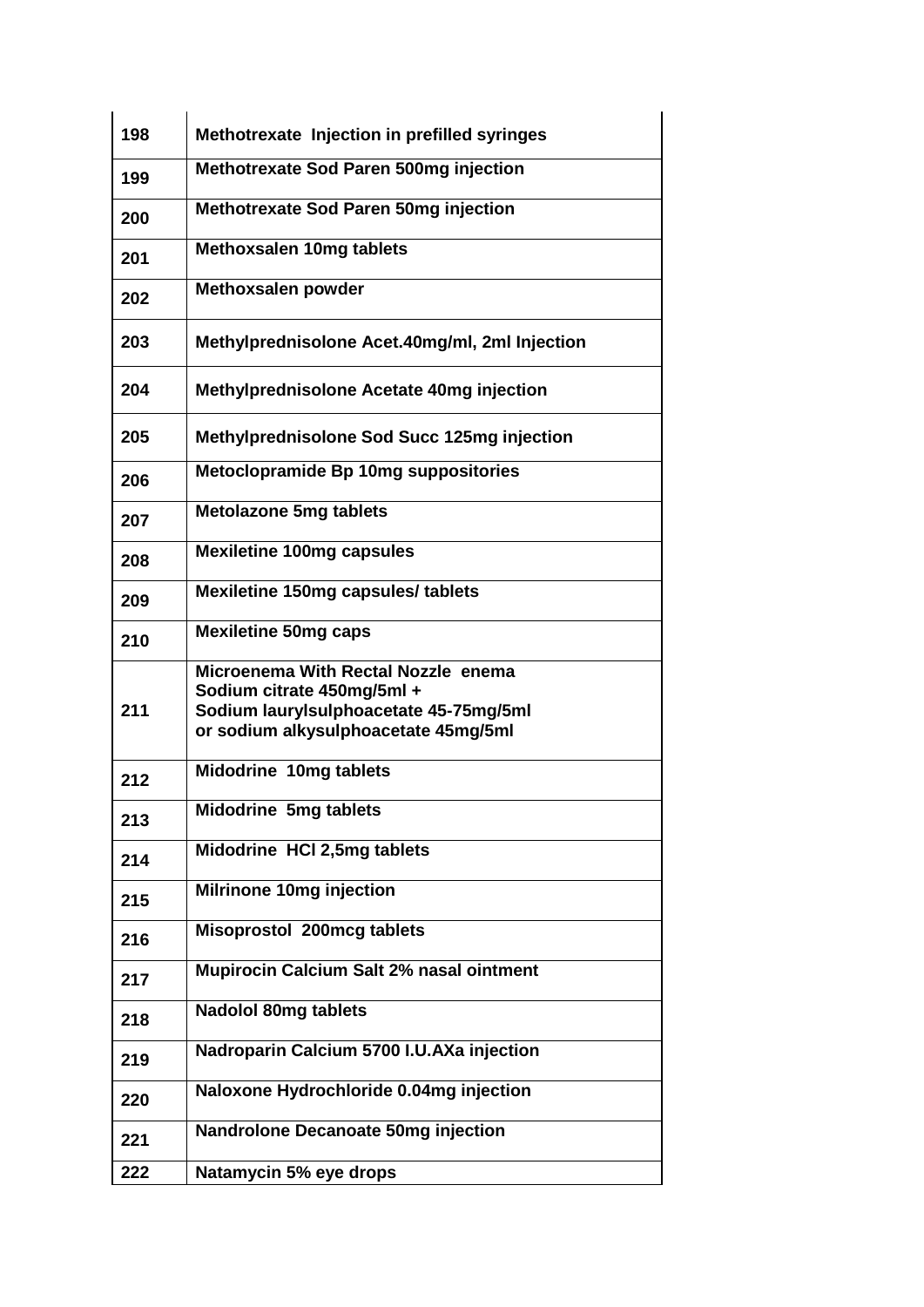| 223 | <b>Neostigmine 2,5mg injection</b>                  |
|-----|-----------------------------------------------------|
| 224 | Nimodipine 10mg injection                           |
| 225 | Nitazoxanide 500mg tablets                          |
| 226 | Nitisinone 4mg/ml, 90ml oral suspension             |
| 227 | <b>Nitroprusside Sodium 50mg injection</b>          |
| 228 | Norepinephrine Bitart 8mg injection                 |
| 229 | Oestrogens conjugated 0,625mg tablets               |
| 230 | <b>Orphenadrine Citrate 60mg injection</b>          |
| 231 | Oxybuprocaine hcl 0.4%, 0.5ml eye drops             |
| 232 | Papaverine Hydrochloride 40mg injection             |
| 233 | Papaverine Hydrochloride 50-60mg/2ml injection      |
| 234 | Paromomycin 250mg capsules                          |
| 235 | Pentamidine Isetionate 300mg injection              |
| 236 | Pentostatin 10mg powder for solution for injection  |
| 237 | pentostatin, 10mg powder for solution for injection |
| 238 | Pentoxifylline 100mg injection                      |
| 239 | Permethrin 5% cream                                 |
| 240 | Perou Balsam Co&Hydrocortisone suppositories        |
| 241 | Phenobarbitone 200mg injection                      |
| 242 | Phenobarbitone 5.4% oral solution drops             |
| 243 | Phenobarbitone Bp 60mg tablets                      |
| 244 | Phenoxymethylpenicillin 250mg/5ml oral suspension   |
| 245 | Phenylephrine hydrochloride 5% w/v, 10ml, eye drops |
| 246 | Physostigmine Salicylate 2mg injection              |
| 247 | Pilocarpine hydroch (Salagen) 5mg tablets           |
| 248 | <b>Pimozide 4mg tablets</b>                         |
| 249 | Polidocanol 0.5% injection                          |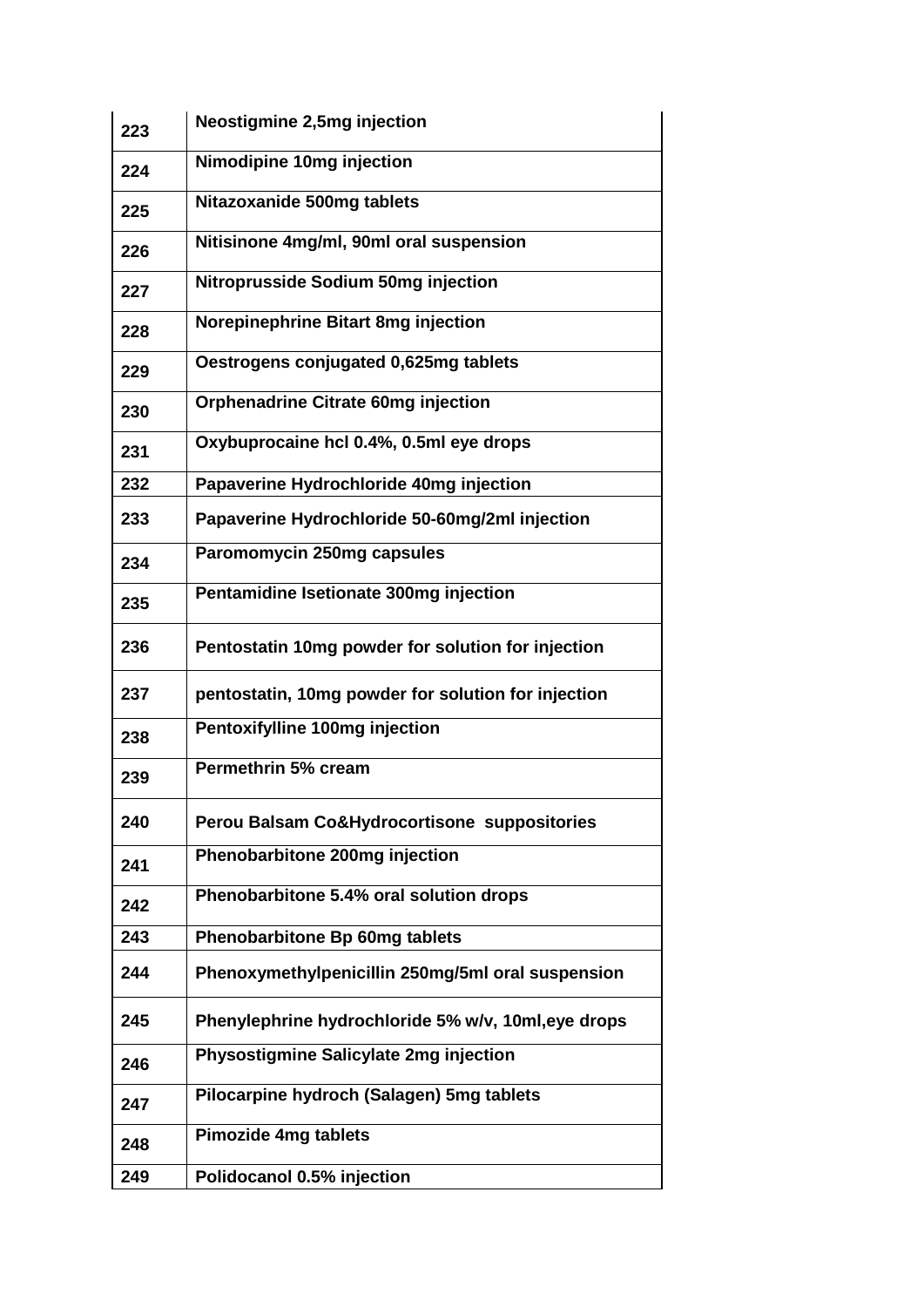| 250 | Poliomyelitis Vaccine 1 dose injection                       |
|-----|--------------------------------------------------------------|
| 251 | Pot Citrate & Sodium Citrate & Citric Acid (Tricitrates)     |
| 252 | Potassium Citrate & Citric Acid 300mg & 50g oral<br>solution |
| 253 | Potassium Citrate Co Crystals powder                         |
| 254 | Potassium iodide 65mg tablets                                |
| 255 | Potassium phospate Co effervesant tablets                    |
| 256 | Pralidoxime 200mg injection                                  |
| 257 | <b>Praziquantel 600mg tablets</b>                            |
| 258 | Prednisolone 0.5mg/ml eye drops (5ml)                        |
| 259 | <b>Prednisolone 1mg tablets</b>                              |
| 260 | Prednisolone Acetate 1,0% eye drops                          |
| 261 | Prednisolone sodium phosphate 1% eye drops                   |
| 262 | <b>Prednisolone Soluble 5mg tablets</b>                      |
| 263 | <b>Prednisone 20mg tablets</b>                               |
| 264 | <b>Prednisone 5mg tablets</b>                                |
| 265 | Primidone Bp 250mg tablets                                   |
| 266 | <b>Propranolol 1mg injection</b>                             |
| 267 | Propranolol Hydrochloride 50mg/5ml syrup                     |
| 268 | Propranolol Hydrochloride 5mg/5ml syrup                      |
| 269 | Propranolol Hydrochloride SR 80mg capsules                   |
| 270 | <b>Protirelin Trh 200mcg injection</b>                       |
| 271 | Pyrazinamide Bp 500mg tablets                                |
| 272 | Pyridoxine B6 250mg/5ml injection                            |
| 273 | <b>Pyrimethamine Bp 25mg tablets</b>                         |
| 274 | Quinidine Sulphate 200mg tablets                             |
| 275 | <b>Raltitrexed 2mg inj</b>                                   |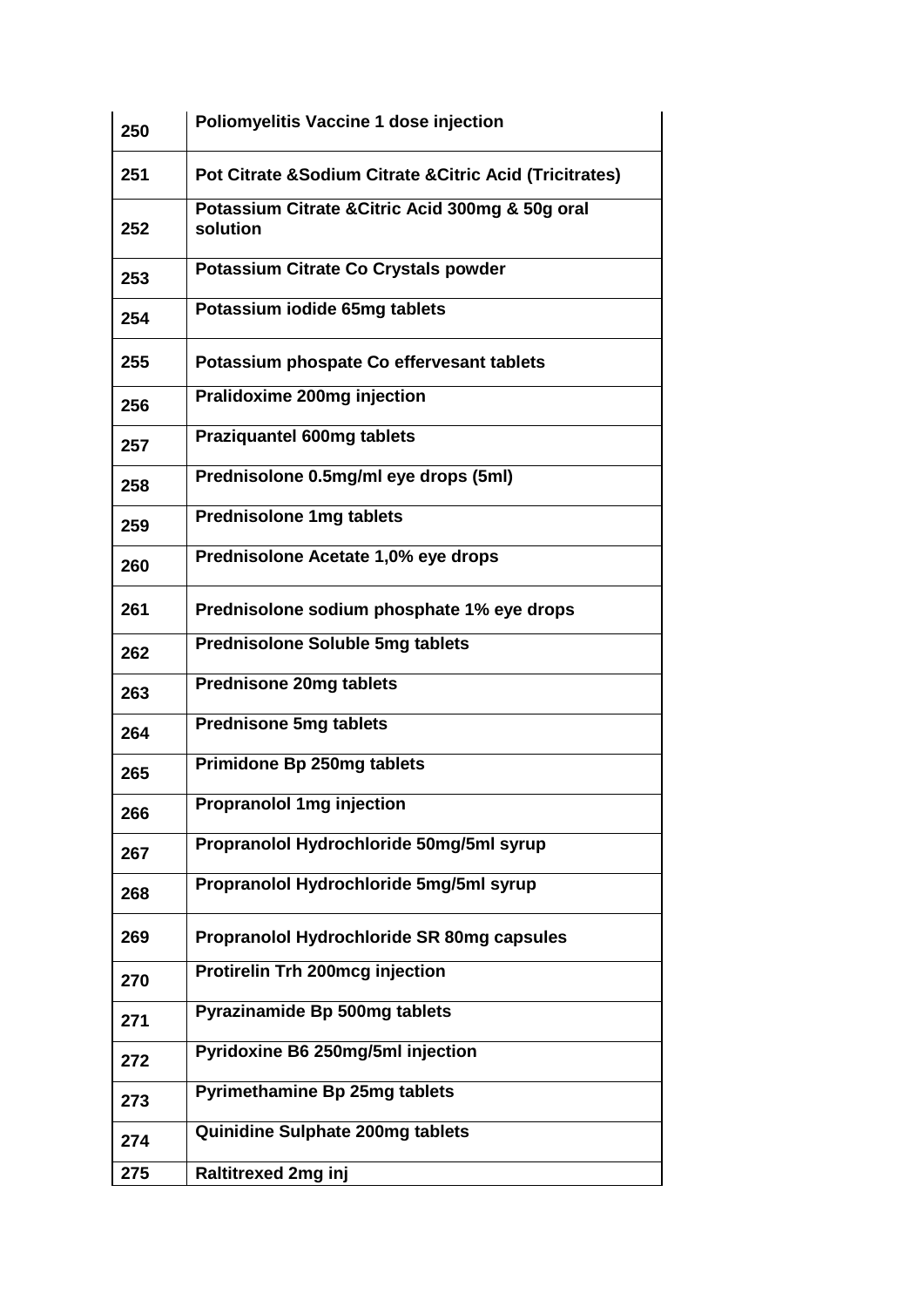| 276 | Ranitidine 15mg/ml syrup                                 |
|-----|----------------------------------------------------------|
| 277 | <b>Rifampicin 600mg injection</b>                        |
| 278 | Rifampicin Bp 100mg/5ml syrup                            |
| 279 | Rifampicin&Isoniazid 150&100mg tablets                   |
| 280 | <b>Rifaximin 200mg tablets</b>                           |
| 281 | Salbutamol (as sulphate) 0.5mg/ml solution for injection |
| 282 | <b>Salicylic Acid Bp powder</b>                          |
| 283 | Silibinin 350mg injection                                |
| 284 | silver nitrate& potassium nitrate 75%. 25% stick         |
| 285 | Silver Sulfadiazine <50g 1% cream                        |
| 286 | <b>Snake Venom Antisera 10ml injection</b>               |
| 287 | Sodium benzoate 2g injection                             |
| 288 | Sodium Benzoate 500mg tablets                            |
| 289 | Sodium Benzoate 500mg/5ml oral solution                  |
| 290 | Sodium Benzoate(Potass) 500mg/5ml oral solution          |
| 291 | Sodium Chloride/Dextrose 0,18% / 4,3%, 250 ml            |
| 292 | Sodium Chloride/Glucose 0,45% / 2.5%, 500 ml             |
| 293 | Sodium Cromoglycate 2% w/v eye drops                     |
| 294 | Sodium Nitrite 300mg injection                           |
| 295 | Sodium Phenylbutyrate 250mg/ml oral suspension           |
| 296 | Sodium Phenylbutyrate 500mg tablets                      |
| 297 | Sodium Phenylbutyrate 500mg tablets                      |
| 298 | Sodium picosulfate 7.5 mg/ml oral solution drops, 15 ml  |
| 299 | Sodium Thiosulphate 25g injection                        |
| 300 | Sodium Valproate 400mg injection                         |
| 301 | Spiramycin 3,0 MI.U. tablets                             |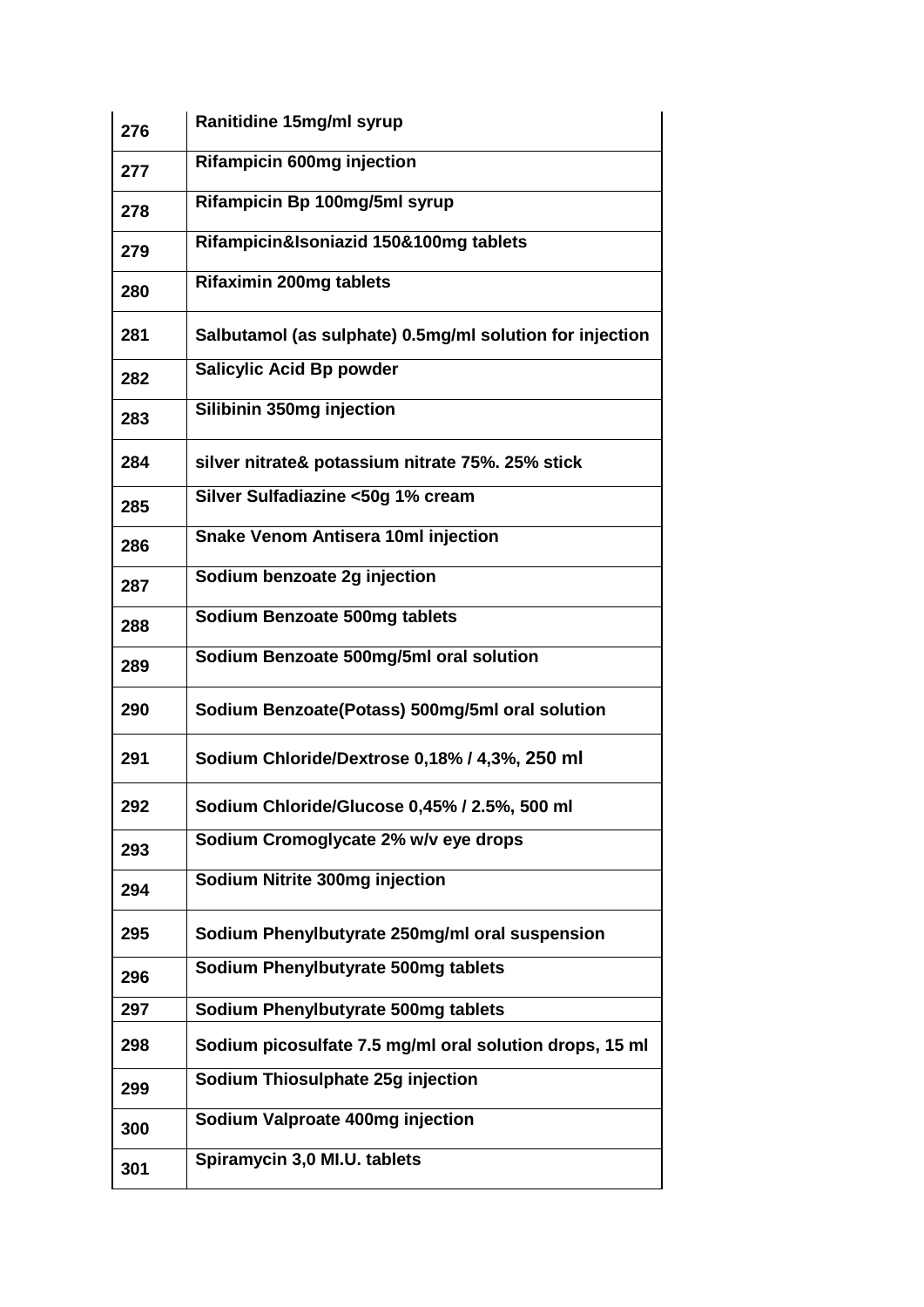| 302 | <b>Streptozotocin 1g injection</b>           |
|-----|----------------------------------------------|
| 303 | Sucralfate 1g/5ml oral suspension            |
| 304 | <b>Sulindac 100mg tablets</b>                |
| 305 | <b>Sulindac 200mg tablets</b>                |
| 306 | Sulphadiazine 500mg tablets                  |
| 307 | Sulphasalazine 250mg/5ml oral suspension     |
| 308 | Sulpiride 100mg injection                    |
| 309 | <b>Sulprostone 500mcg injection</b>          |
| 310 | Sulthiame 200mg tablets                      |
| 311 | Sumatriptan 6mg/0.5ml injection              |
| 312 | <b>Terazosin 5mg tablets</b>                 |
| 313 | <b>Testosteron Enanthate 250mg injection</b> |
| 314 | Tetracosactrin 0.25mg injection              |
| 315 | <b>Tetracycline Bp 250mg capsules</b>        |
| 316 | Tetracycline hydrochloride 3% ointment       |
| 317 | Thiamine 100mg IV/IM injection               |
| 318 | Thiamine 200mg IV/IM injection               |
| 319 | Thioguanine Bp 40mg tablets                  |
| 320 | <b>Tiopronin 250mg tablets</b>               |
| 321 | <b>Tizanidine 2mg tablets</b>                |
| 322 | <b>Tizanidine 4mg tablets</b>                |
| 323 | Tobramycin 300mg solution for inhalation     |
| 324 | Tobramycin sulfate 75-80mg injection         |
| 325 | <b>Tolvaptan "Samsca" 15mg tablets</b>       |
| 326 | Topiramate 200mg tablets                     |
| 327 | <b>Topiramate (Sprinkle) 50mg capsules</b>   |
| 328 | <b>Topiramate 15mg capsules</b>              |